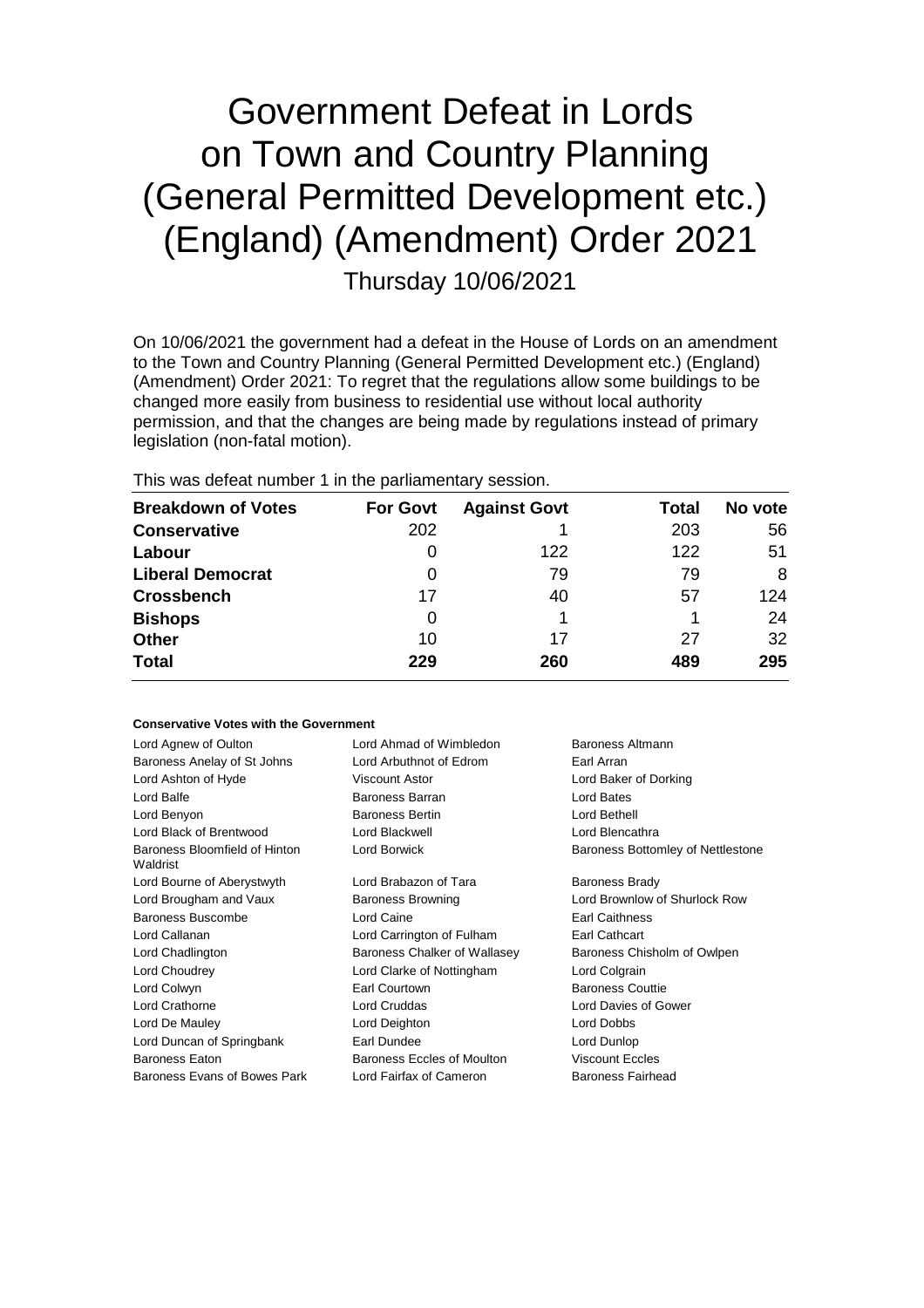Baroness Fall Lord Fellowes of West Stafford Lord Fink **Lord Finkelstein Constructed Exercise Servers Fleet Lord Flight Lord Flight** Baroness Fookes Baroness Foster of Oxton Lord Framlingham Baroness Fraser of Craigmaddie Lord Frost Baroness Fullbrook Lord Garnier Lord Geddes Lord Gilbert of Panteg Lord Glenarthur Lord Godson Lord Gold Baroness Goldie Lord Goldsmith of Richmond Park Lord Goodlad Lord Grade of Yarmouth Lord Greenhalgh Lord Grimstone of Boscobel Viscount Hailsham Lord Hamilton of Epsom Lord Hannan of Kingsclere Lord Haselhurst **Lord Hayward** Baroness Helic Lord Henley Lord Herbert of South Downs Lord Holmes of Richmond Baroness Hooper **Lord Horam Communist Lord Howard of Lympne** Earl Howe Lord Howell of Guildford Lord Hunt of Wirral Baroness Jenkin of Kennington Lord Jopling Lord Kamall Lord Kamall Lord Keen of Elie **Lord King of Bridgwater** Lord Kirkhope of Harrogate Lord Lamont of Lerwick Lord Lancaster of Kimbolton Lord Lansley Lord Leigh of Hurley **Lord Lord Lexden** Lord Lord Lord Lilley Earl Lindsay Lord Lingfield Earl Liverpool Lord Livingston of Parkhead Marquess of Lothian Cord Mackay of Clashfern Lord Mancroft Baroness Manzoor Lord Marlesford Lord Maude of Horsham Lord McColl of Dulwich Baroness McGregor-Smith Lord McInnes of Kilwinning **Baroness McIntosh of Pickering** Lord McLoughlin Lord Mendoza **Baroness Meyer** Baroness Meyer Baroness Mone Duke of Montrose **Baroness Morgan of Cotes** Baroness Morris of Bolton Baroness Morrissey Lord Moylan Lord Nash Baroness Neville-Jones **Baroness Neville-Rolfe** Baroness Newlove Baroness Nicholson of Winterbourne Baroness Noakes Lord Northbrook Lord Norton of Louth Lord O'Shaughnessy Lord Parkinson of Whitley Bay Lord Patten Baroness Penn Lord Pickles Lord Polak Lord Popat Lord Porter of Spalding Lord Price Lord Rana Lord Randall of Uxbridge Lord Ranger **Baroness Rawlings** Lord Reay Baroness Redfern Lord Renfrew of Kaimsthorn Lord Ribeiro Viscount Ridley Lord Risby Lord Robathan Baroness Rock Lord Rose of Monewden Lord Rotherwick Lord Saatchi Baroness Sanderson of Welton Lord Sarfraz Baroness Sater Baroness Scott of Bybrook Baroness Seccombe Lord Selkirk of Douglas Lord Sharpe of Epsom Lord Sheikh Lord Sherbourne of Didsbury **Baroness Shields Lord Shinkwin** Earl Shrewsbury Lord Smith of Hindhead Lord Spencer of Alresford Baroness Stedman-Scott Lord Sterling of Plaistow Lord Stewart of Dirleton Baroness Sugg **Lord Suri Lord Suri Lord Swinfen** Lord Taylor of Holbeach Lord Trefgarne Lord Trimble Lord True **Lord Udny-Lister** Viscount Ullswater Lord Vaizey of Didcot **Baroness Vere of Norbiton** Baroness Verma Lord Wakeham Lord Wasserman Lord Wei Lord Wharton of Yarm **Lord Whitby Communist Communist Communist Communist Communist Communist Communist Communist Communist Communist Communist Communist Communist Communist Communist Communist Communist Communist Commun** Lord Wolfson of Tredegar Baroness Wyld Lord Young of Cookham Viscount Younger of Leckie

**Conservative Votes against the Government** Baroness Hodgson of Abinger

**Labour Votes with the Government**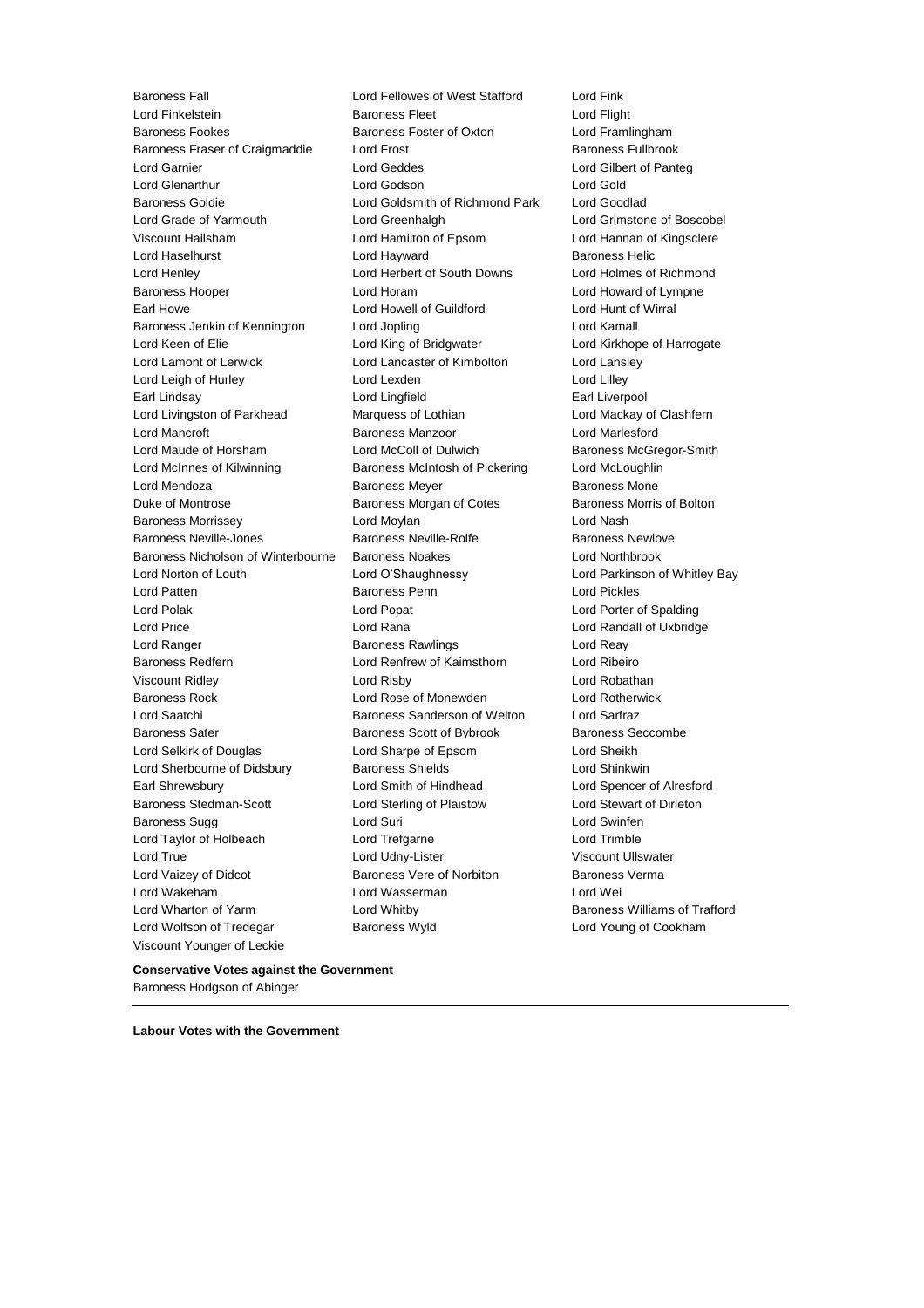## **Labour Votes against the Government**

Baroness Adams of Craigielea Lord Adonis Cord Alli Lord Anderson of Swansea Baroness Andrews Baroness Armstrong of Hill Top Lord Bach Lord Beecham Lord Berkeley Baroness Billingham Baroness Blake of Leeds Baroness Blower Lord Blunkett **Lord Boateng** Lord Bradley **Lord Bradley** Lord Brooke of Alverthorpe Lord Browne of Ladyton Baroness Bryan of Partick Lord Carter of Coles Baroness Chakrabarti Viscount Chandos Lord Clark of Windermere **Lord Collins of Highbury** Baroness Corston Baroness Crawley Lord Cunningham of Felling Lord Davidson of Glen Clova Lord Davies of Stamford **Lord Davies of Brixton** Baroness Donaghy Baroness Drake Lord Dubs Lord Eatwell Lord Elder Lord Faulkner of Worcester Lord Foulkes of Cumnock Baroness Gale **Baroness Golding** Lord Giddens **Baroness Golding** Baroness Goudie Lord Grantchester Lord Griffiths of Burry Port Lord Grocott Lord Hain Viscount Hanworth Lord Harris of Haringey Lord Haskel Lord Haworth Baroness Hayman of Ullock Baroness Hayter of Kentish Town Baroness Healy of Primrose Hill Lord Hendy **Baroness Henig** Baroness Henig Baroness Hilton of Eggardon Lord Hollick **Lord Howarth of Newport** Baroness Hughes of Stretford Lord Hunt of Kings Heath Baroness Jay of Paddington Baroness Jones of Whitchurch Lord Jones **Lord Jordan Baroness Kennedy of The Shaws** Baroness Kennedy of The Shaws Lord Kennedy of Southwark Lord Khan of Burnley Lord Knight of Weymouth Baroness Lawrence of Clarendon Lord Lennie **Baroness Liddell of Coatdyke** Lord Liddle **Lord Lipsey** Lord Lipsey **Baroness Lister of Burtersett** Lord MacKenzie of Culkein **Baroness Mallalieu** Baroness Massey of Darwen Lord Maxton Lord McAvoy Lord McConnell of Glenscorrodale Baroness McIntosh of Hudnall Lord McKenzie of Luton Lord McNicol of West Kilbride Lord Mendelsohn **Baroness Merron** Baroness Merron Lord Monks Baroness Nye Baroness Pitkeathley Lord Ponsonby of Shulbrede Baroness Primarolo **Baroness Quin** Baroness Quin Baroness Ramsay of Cartvale Baroness Rebuck Lord Reid of Cardowan Lord Rooker Lord Rosser Lord Rowlands Baroness Royall of Blaisdon Baroness Sherlock Lord Sikka Viscount Simon Baroness Smith of Basildon Lord Snape Lord Stevenson of Balmacara Baroness Symons of Vernham Dean Baroness Taylor of Bolton Baroness Thornton Lord Touhig **Lord Triesman** Lord Triesman **Lord Tunnicliffe** Lord Turnberg **Baroness Warwick of Undercliffe** Lord Watson of Invergowrie Lord Watts **Lord West of Spithead** Baroness Wheeler Baroness Whitaker **Lord Whitty Baroness Wilcox of Newport Baroness Wilcox of Newport** Lord Wills Lord Winston Lord Wood of Anfield Lord Woodley **Baroness Young of Old Scone** 

## **Liberal Democrat Votes with the Government**

| Liberal Democrat Votes against the Government |                                                 |                                               |
|-----------------------------------------------|-------------------------------------------------|-----------------------------------------------|
| Lord Addington                                | Lord Alderdice                                  | Baroness Bakewell of Hardington<br>Mandeville |
| <b>Baroness Barker</b>                        | Lord Beith<br>Baroness Benjamin                 |                                               |
| Baroness Bonham-Carter of Yarnbury            | Lord Bradshaw<br>Baroness Bowles of Berkhamsted |                                               |
| <b>Baroness Brinton</b>                       | Lord Bruce of Bennachie                         | Lord Burnett                                  |
| <b>Baroness Burt of Solihull</b>              | Lord Campbell of Pittenweem                     | Lord Chidgey                                  |
| Lord Clement-Jones                            | <b>Lord Cotter</b>                              | Lord Dholakia                                 |
| <b>Baroness Doocey</b>                        | Baroness Featherstone                           | Lord Foster of Bath                           |
| Lord Fox                                      | Baroness Garden of Frognal                      | Lord German                                   |
| Earl Glasgow                                  | Lord Goddard of Stockport                       | <b>Baroness Grender</b>                       |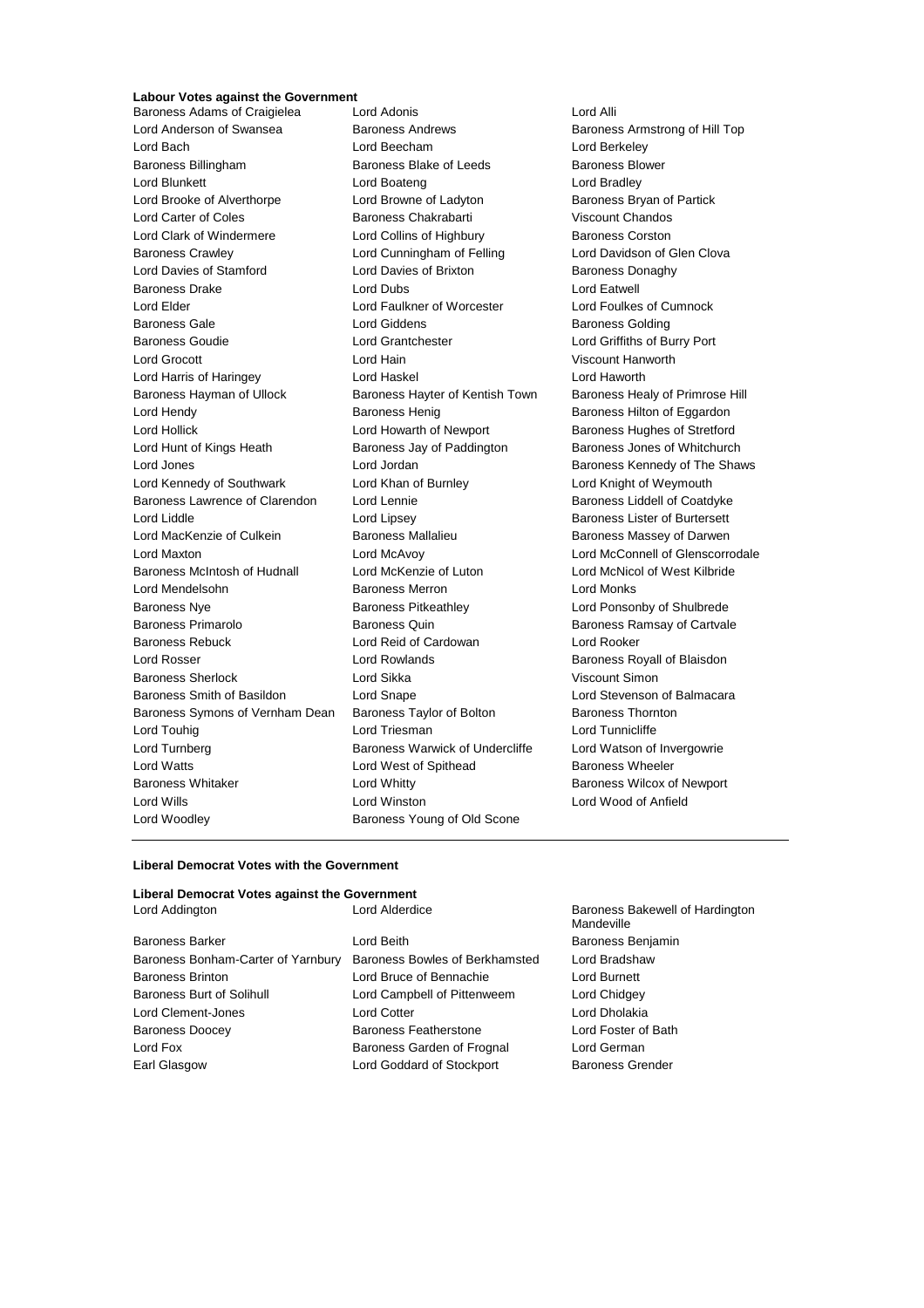- Baroness Hamwee Baroness Humphreys Lord Hussain Baroness Hussein-Ece **Baroness Janke** Baroness Jolly Lord Jones of Cheltenham Baroness Kramer Lord Lee of Trafford Baroness Ludford Lord Marks of Henley-on-Thames Lord McNally Baroness Miller of Chilthorne Domer Lord Newby **Baroness Northover** Baroness Northover Lord Oates Lord Paddick Lord Palmer of Childs Hill Baroness Parminter **Baroness Parminter** Baroness Pinnock **Lord Purvis of Tweed** Baroness Randerson Lord Razzall Lord Redesdale Lord Rennard Lord Roberts of Llandudno Baroness Scott of Needham Market Lord Scriven **Lord Sharkey Lord Sharkey Baroness Sheehan** Lord Shipley **Baroness Smith of Newnham** Lord Stephen Lord Stoneham of Droxford Lord Storey Lord Strasburger Lord Stunell **Baroness Suttie Lord Taverne** Lord Taylor of Goss Moor **Lord Teverson** Baroness Thomas of Winchester Baroness Thornhill **Example 2** Viscount Thurso **Lord Tope** Lord Tope Lord Tyler **Baroness Tyler of Enfield** Lord Verjee Lord Wallace of Saltaire **Baroness Walmsley Communist Conduct And Millis of Knaresborough** Lord Wrigglesworth
	-
- 

### **Crossbench Votes with the Government** Lord Brown of Eaton-under-Heywood Earl Courtenay of Devon Viscount Craigavon

| LOID DIOWN OF ESTON-RIGH-HEYWO  |
|---------------------------------|
| Lord Cromwell                   |
| Lord Kakkar                     |
| Lord Macpherson of Earl's Court |
| Lord Powell of Bayswater        |
| Lord Walker of Aldringham       |

Earl Erroll **Earl Erroll** Baroness Hogg Lord Kilclooney **Earl Kinnoull** Lord Pannick **Lord Patel** Duke of Wellington

## **Crossbench Votes against the Government**

Lord Berkeley of Knighton **Lord Best** Lord Best Lord Birt Earl Clancarty Baroness Deech Baroness D'Souza Lord Etherton **Lord Field of Birkenhead** Baroness Finlay of Llandaff Lord Freyberg Lord Geidt Lord Greenway Lord Harries of Pentregarth Lord Hogan-Howe Lord Hope of Craighead Lord Kerr of Kinlochard Lord Kerslake Lord Laming Lord Loomba Earl Lytton Baroness Masham of Ilton Baroness Meacher **Baroness Neuberger** Baroness O'Loan Baroness Prashar Lord Rees of Ludlow Lord Russell of Liverpool Duke of Somerset **Baroness Stern** Baroness Stern Baroness Wheatcroft Lord Wilson of Dinton

Lord Aberdare Lord Adebowale Lord Alton of Liverpool

# Lord St John of Bletso Lord Vaux of Harrowden

Baroness Boycott **Example 2** Lord Broers **Baroness Brown of Cambridge** Lord Butler of Brockwell Baroness Butler-Sloss Baroness Campbell of Surbiton

## **Bishop Votes with the Government**

**Bishop Votes against the Government** Bishop of Lincoln

## **Other Votes with the Government**

Lord Tyrie

Lord Dodds of Duncairn Lord Empey Lord Gadhia Lord Hay of Ballyore **Lord Inglewood** Lord Lupton Lord Moore of Etchingham Baroness Stuart of Edgbaston Lord Taylor of Warwick